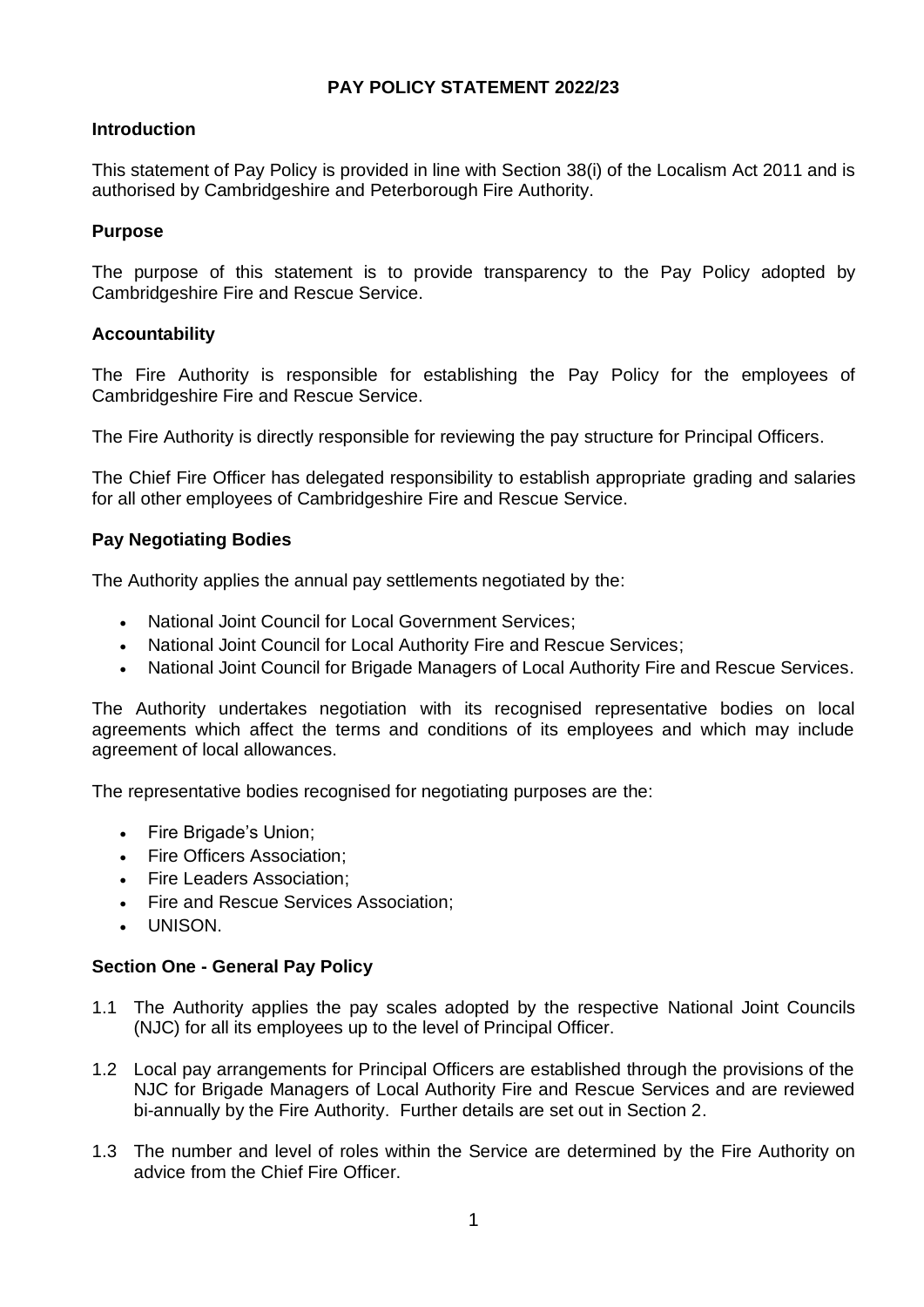- 1.4 Pay Policy reflects the different roles, duties and responsibilities undertaken by service employees. This is reflected in pay differentials between different groups of workers and between workers in the same pay group. The pay bands established are based on nationally applied role maps (operational employees) or grading bands established through a job evaluation process (professional support services employees).
- 1.5 Pay Policy reflects adherence to the principle of "equal pay for work of equal value". Since April 2018 the Service has complied with the requirements of the Equality Act 2010 and reported on any gender pay gaps; it will continue to do this annually and is committed to taking relevant action to reduce any such gaps.
- 1.6 In applying its policy, the Authority will work to eliminate any elements which may, directly or indirectly, discriminate unfairly on the grounds of sex, race, colour, nationality, ethnic or national origin, age, marital status, having dependants, sexual orientation, gender reassignment, religion or belief, trade union activity, disability or any other factors. Parttime workers receive the same pay and remuneration as full-time workers undertaking the same job role on a pro-rata basis.

#### Generic Pay Information

1.7 Pay multiples

The idea of publishing the ratio of the pay of an organisation's top earner to that of its lowest earner has been recommended in order to support the principles of Fair Pay (Will Hutton 2011) and transparency.

The current lowest ratio is 1:7.81; this will be monitored each year within the Statement of Pay Policy.

## **Section Two - Pay Policy for Principal Officers**

- 2.1 General Principles
- 2.1.1 National pay awards negotiated by the NJC for Brigade Managers of Local Authority Fire and Rescue Services are applied by the Authority on an annual basis. This represents a cost of living increase.
- 2.1.2 The Performance Review Committee undertakes an annual review of performance, in accordance with the performance system in place for Principal Officers (Chief Fire Officer, Deputy Chief Executive and Assistant Chief Officer). Members of this Committee agree a series of objectives at the start of the financial year; these objectives are formally assessed by the Committee at the end of the financial year.
- 2.1.3Performance related pay for Area Commanders was paid in 2021/22 at a rate of 4% of their basic pay plus flexi and Group Commanders were paid 3% of their basic pay plus flexi, weekend resilience and positive hours.

## 2.2 Establishing the Pay of the Chief Fire Officer

2.2.1 The base salary for the Chief Fire Officer role at Cambridgeshire Fire and Rescue Service is currently set at £153,828 per annum. This is established through a local pay review, details of which are set out below.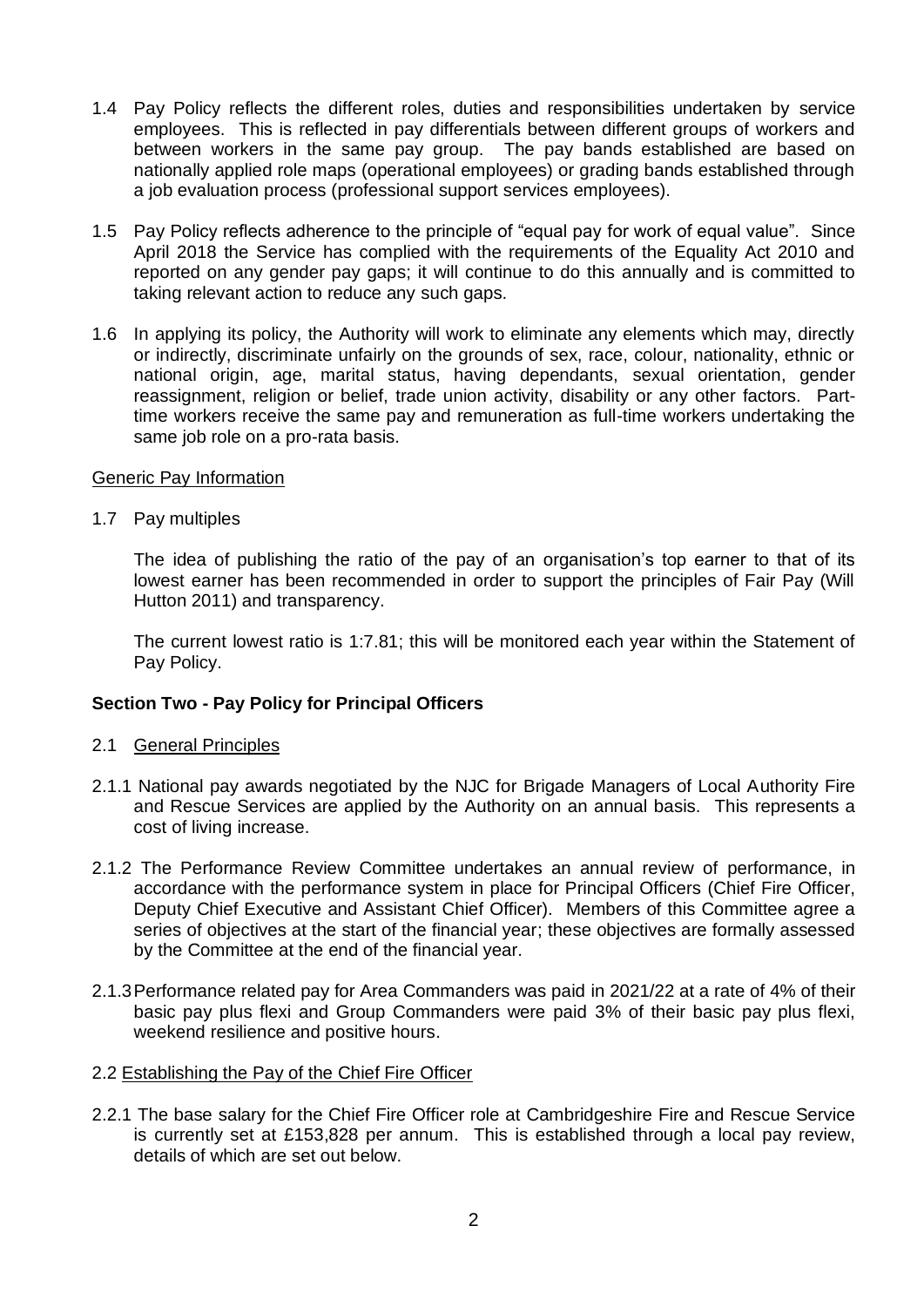2.2.2 Additionally a car is provided for operational and business use and where applicable, pension contributions are paid at the appropriate rates as detailed in Paragraph 3.7.1.

## 2.3 Local Pay Review

2.3.1 In 2008 the Authority, through its Performance Review Committee, approved a methodology for the review of Principal Officer pay based upon a comparator for the role of Chief Fire Officer. The review compared the pay levels of fire and rescue authorities and established a benchmark salary. This was updated in 2016 when the current Chief Fire Officer was appointed. In 2021/22, the Performance Review Committee approved a 1.5% cost of living pay increase.

#### 2.4 Other Principal Officer Pay

- 2.4.1 The Authority has established a policy that Principal Officer roles below that of Chief Fire Officer are paid as follows:
	- Deputy Chief Executive £134,116
	- Assistant Chief Fire Officer £124,845

Salaries of newly appointed Officers will be reviewed and determined in line with the conditions of the local pay review.

#### 2.5 Publication of Principal Officer Pay

2.5.1 Details of Principal Officer Pay are published on the Cambridgeshire Fire and Rescue Service internet site and can be found by clicking on the section Home – Transparency – Senior Officer Pay.

## 2.6 Principal Officer - Internal Pay Comparators

- 2.6.1 In 2021/22, the lowest paid role within the Service was £19,698 (full time equivalent); the highest paid role within the Service was £153,828. The Service does not have a policy of direct correlation between the highest and lowest paid roles (it does not apply a pay multiple in establishing Principal Officer pay).
- 2.6.2 The ratio of pay between the highest paid employee of the Service is set out in Paragraph 1.7 above.
- 2.6.3 The pay, including rota allowances, of the most senior officer below Principal Officer (Area Commander) is 52% (with CPD) of Chief Fire Officer pay.
- 2.6.4 The pay of the most senior professional support services role below Principal Officer is 40% of Chief Fire Officer pay.
- 2.6.5 It should be taken into account that the salaries of Principal Officers and other flexible duty officers include an allowance for the associated additional responsibility and hours of work required to provide duty cover on a 24/7, 365 basis.

## 2.7 Severance Payments

2.7.1 Principal Officers are subject to the same severance arrangements as other service employees; these are set out in more detail in Section 6.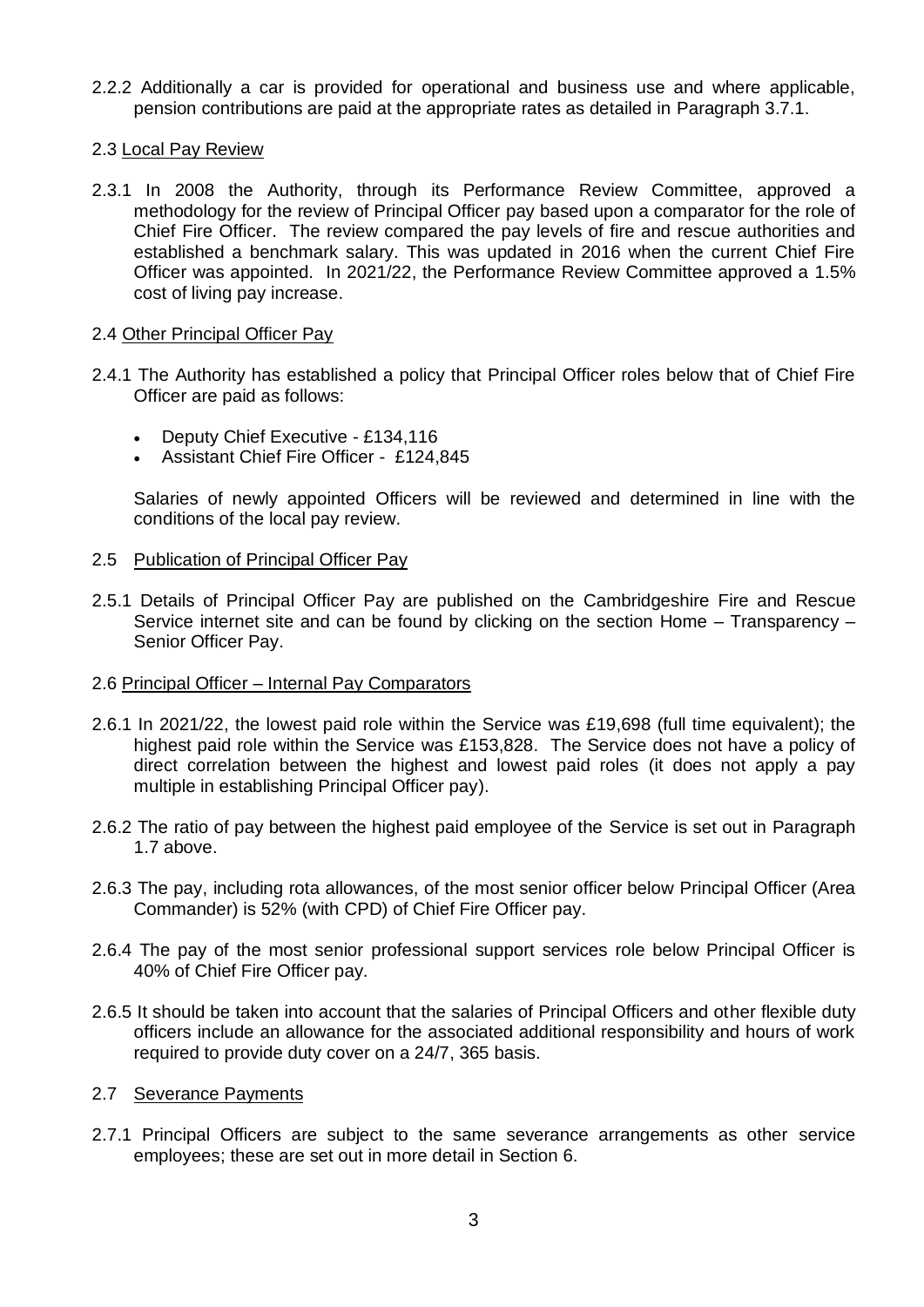# **Section Three - Pay Policy for Firefighters**

- 3.1 This policy applies to wholetime and On-Call firefighters and combined control staff.
- 3.2 National pay awards negotiated by the NJC for firefighters of Local Authority Fire and Rescue Services are applied by the Authority on an annual basis. This represents a cost of living increase. A 1.5% pay award was applied by the NJC for Local Authority Fire and Rescue Services in 2021/22.
- 3.3 Pay is based upon the role undertaken and the stage of competence of each individual for example, trainee, in development and competent.
- 3.4 A formal assessment of individuals is undertaken at each stage of development before moving to the next salary level. Maintenance of competence is a requirement at all levels of the Service and is reviewed annually.
- 3.5 Progression between roles is subject to a competitive selection process.

# 3.6 **On-Call Duty System**

3.6.1 Employees employed on the On-Call duty system are paid an annual retaining fee based on their availability and receive subsequent payments based on attendance at incidents and other activity including attendance at drill nights, disturbance fees, turnout fees, attendance and training fees, other authorised duties and compensation for loss of earnings. All payments are made in line with nationally agreed pay scales and rates.

# 3.7 **Other Allowances and Payments**

- 3.7.1 Pension contributions. The Service makes an employer contribution to the Firefighters Pension Scheme of 37.3% of salary (1992 scheme), 27.4% of salary (2006 scheme) or 28.8% of salary (2015 scheme). The employee made a contribution in 2021/22 of between 11% and 17% (1992 scheme), 8.5% and 12.5% (2006 scheme) or 11% and 14.5% of pensionable pay for the 2015 scheme. Combined control staff contributions are detailed at Paragraph 4.7.1.
- 3.7.2 Flexible duty payment. Under national conditions of service, a flexible duty payment is made to Station Commanders, Group Commanders and Area Commanders who provide flexible duty cover on a 24/7 rota basis and who are available to attend emergency incidents when required and provide Duty Officer cover. This is paid at an allowance of 20% of base salary.
- 3.7.3 Area Commander rota payment. Under local arrangements, Area Commanders are paid an additional 9% for additional responsibilities carried out under their shared operational duties rota with Bedfordshire Fire and Rescue Service.
- 3.7.4 Acting up. An allowance is paid on a daily basis where employees temporarily undertake the duties of a higher graded role. This is paid at the rate applicable to the role being undertaken; employees must be qualified to undertake the higher level role.
- 3.7.5 Overtime rates. These are paid for roles below Station Commander at time and a half or double time on public holidays or time may be granted in lieu at the appropriate enhanced rate. We also pay pre-arranged overtime which would be at single time for Cambridgeshire Fire and Rescue Service meetings and voluntary development training courses or overtime rates for mandatory critical need courses.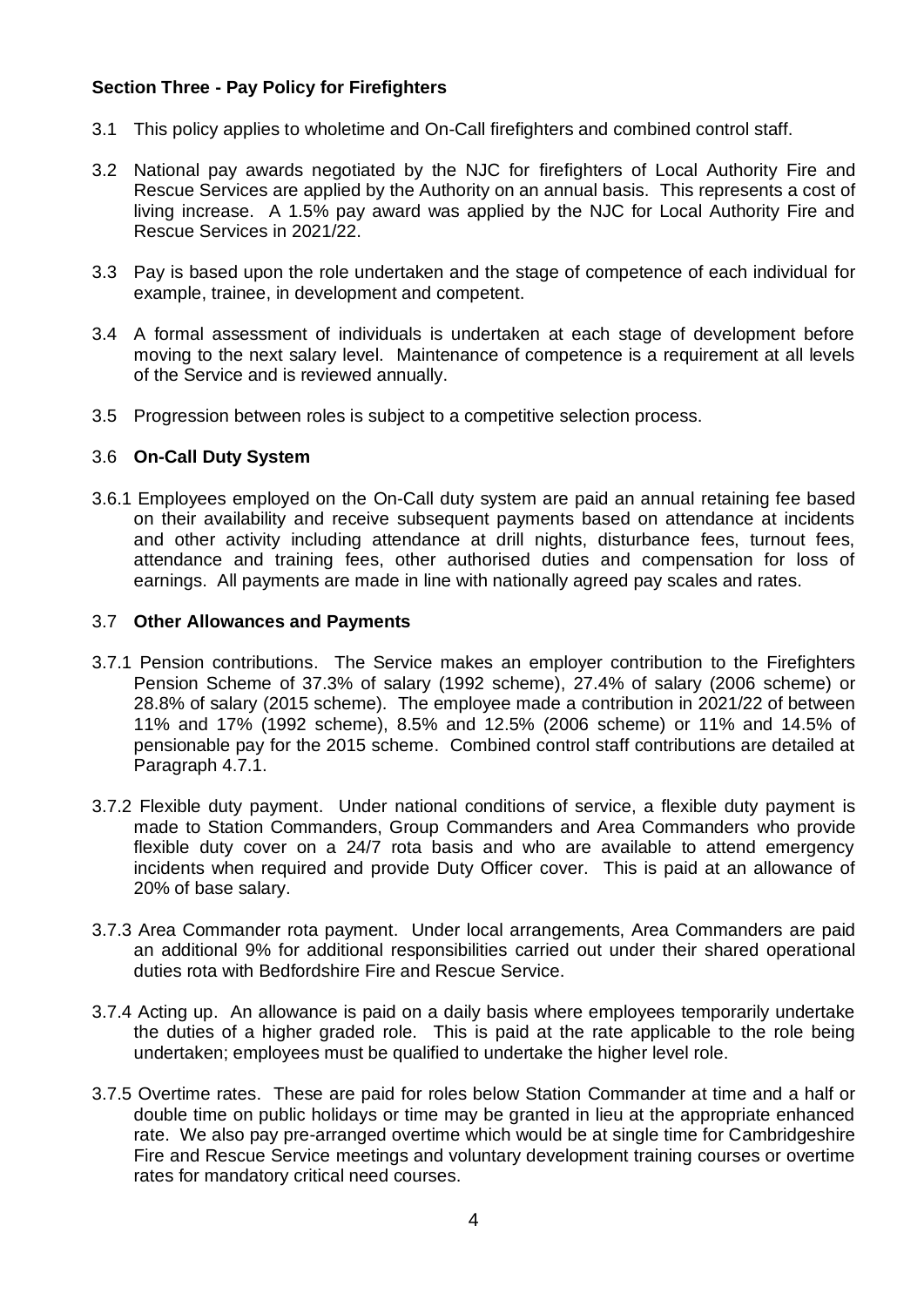- 3.7.6 Detachments. We pay overtime for travelling time for standby duties (when operational employees are required to provide cover at other stations) based on a matrix depending on station travelled to.
- 3.7.7 Recall to duty. These are paid at a minimum of three hours at double time rates.
- 3.7.8 Continuous Professional Development Payment (CPD). Under national conditions of service, a CPD payment is approved annually on an individual basis for employees with more than five years of service (since attaining competence in role). It is an annual payment of £606 (up to 30/6/20) then £615 for wholetime and for On-Call it is pro-rata based on availability (100%/75%/50%/25%). The payment is made by application and authorised at middle or senior management level. To be eligible, an individual must demonstrate evidence of CPD over and beyond that required for competence and have a good attendance, performance and disciplinary record.
- 3.7.9 Additional Responsibility Allowance (ARA). We pay Training Centre employees 5% of basic pay (non pensionable) for providing weekend training courses. We also pay Officers with a HDIM qualification £500 per annum (paid monthly) and firefighters with the 'Safe to Ride' qualification £500 per annum (paid monthly). We pay On-Call Watch Commanders for additional administration duties, equivalent to one hour per week (paid monthly).
- 3.7.10 Local resilience payment. A local payment is made for employees, at Station/Group Commander level, volunteering to provide operational cover for periods when the Service struggles to provide an operational response owing to external factors for example, industrial action. Current payments are £1066.93 per person per annum.
- 3.7.11 Travel allowance. A local allowance to cover additional travel costs when an operational employee is compulsorily transferred to another work base including substantive and temporary promotion. A payment is made of the difference in mileage undertaken and is paid for four years (compulsory transfer). We also pay our professional support service employees an excess travel payment for the mileage as well as a travelling time allowance.
- 3.7.12 Reimbursement of medical fees. This only applies to employees whose service commenced before November 1994. The reimbursement of fees covers dental, optical and prescription fees and is paid at NHS rates.
- 3.7.13 Holiday Pay. Any entitlement to holiday pay will be paid annually.

## **Section Four - Pay Policy for Professional Support Services Roles**

- 4.1 This policy applies to employees covered by the NJC for Local Government Services and includes all non-operational staff.
- 4.2 National pay awards negotiated by the NJC for Local Government Services are applied by the Authority on an annual basis and represent a cost of living increase. No pay award was applied by the NJC for Local Government Services from 1 April 2021 to 31 March 2022.
- 4.3 The pay structure for non-management band professional support staff is aligned to a spinal column point system. Spinal column points are configured into groups to provide incremental pay points. The incremental rises occur on 1 April and employees progress incrementally through their respective grade until they reach the maximum point.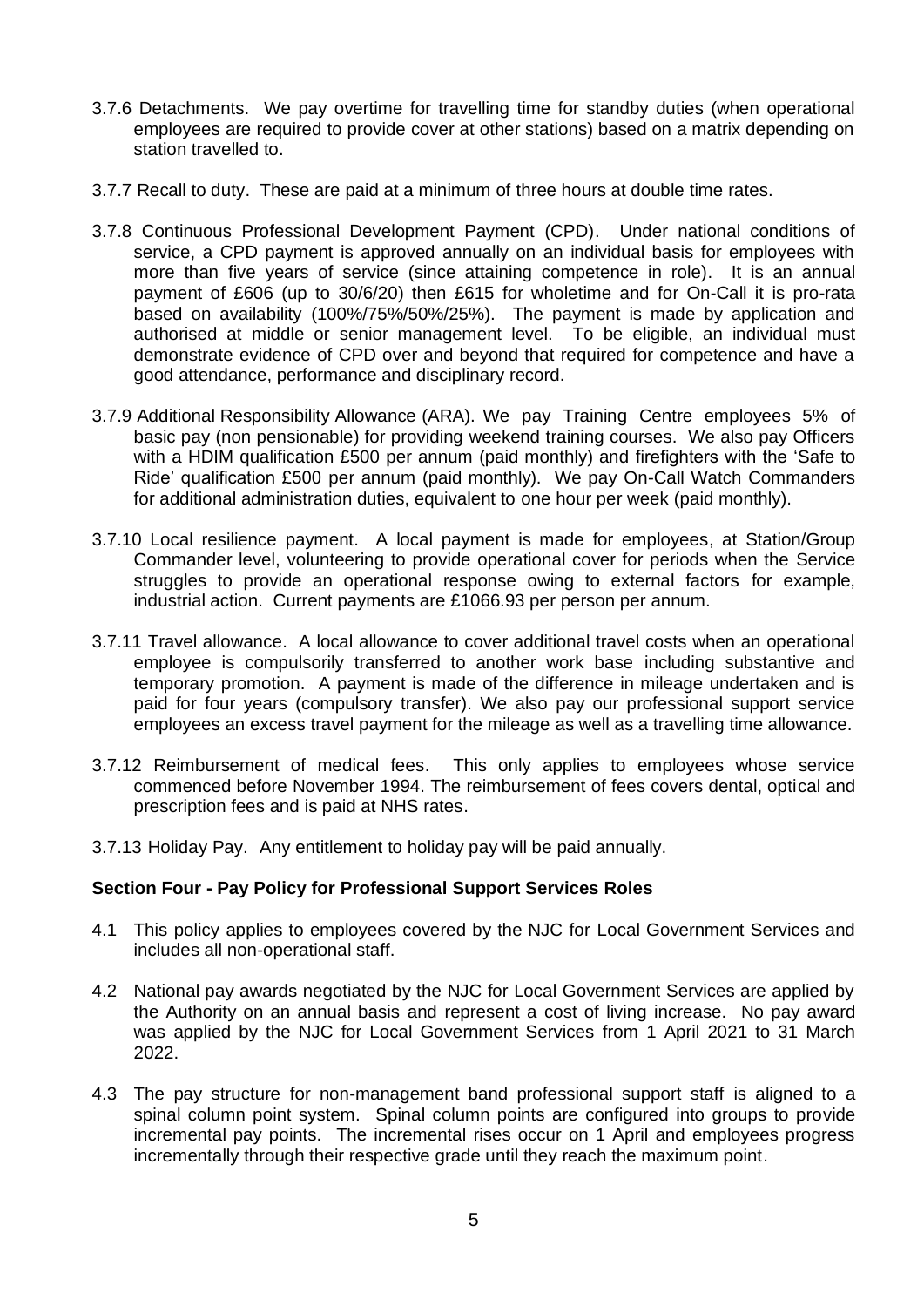- 4.4 In 2020, Cambridgeshire Fire and Rescue Service implemented a new management band pay scale for professional support staff in order to replace the previous wide and significantly overlapping management pay bands with narrower bands which have no overlap and even, incremental steps, with an equal number of steps within each grade. The new management band pay structure resulted from the recommendations of an independent equal pay audit undertaken in 2019. Movement along the existing pay grade is not automatic but depends on assessment against prevailing market rates for similar roles and must be authorised by the Deputy Chief Executive. No cost of living pay award was applied to the management band pay scale from 1 April 2021 to 31 March 2022.
- 4.5 Starting salary for non-management band roles may be uplifted along the incremental structure if experience and knowledge warrant this approach. Starting salary on management band scales (which each cover 16 scale points) may exceptionally be uplifted beyond the top of the lower quartile, if experience and market pressures warrant this, at the discretion of the relevant Chief Officer. Where this is the case, justification will be recorded by the recruitment team. Movement between grades is through a competitive selection process*.*
- 4.6 Cambridgeshire Fire and Rescue Service apply the Hay analytical job evaluation process that systematically ranks each job objectively and fairly. The Hay Group evaluation system is a recognised best practice, non-discriminatory method of ranking jobs against a predetermined scale. The evaluation process assesses all roles and allocates an appropriate grade according to the duties and responsibilities undertaken. A review of the grading of a role is undertaken where permanent, substantial and material changes have increased the level of duties and responsibilities attached to the role. Any substantive changes to grade or pay scale must be authorised by the Deputy Chief Executive.

# 4.7 **Other Allowances and Payments**

- 4.7.1 Pension contributions. The Service makes an employer contribution of 18.6% of salary for all members of the Local Government Pension Scheme. The employee will make a contribution of between 5.5% and 12.5% of pensionable pay depending on their salary band.
- 4.7.2 Additional responsibility. An allowance, at the discretion of the Deputy Chief Executive, may be requested and paid if an employee is required to fill a higher level role.
- 4.7.3 Honorarium. A discretionary payment may be made, with the approval the Deputy Chief Executive, for duties undertaken outside of the normal job requirements for an extended period of time.
- 4.7.4 On-Call. Employees required to attend work outside of normal office hours or to be on-call are paid an allowance depending on the nature of the arrangements.
- 4.7.5 Disturbance. An allowance is paid when an employee is required to move work location (see also Paragraph 3.7.11).
- 4.7.6 Holiday Pay. Any entitlement to holiday pay will be paid annually.

## **Section Five - Policy on Re-engagement and Pension Abatement**

5.1 This applies where individuals retire from the Service, draw pension benefits and are subsequently re-engaged into the same or other role with Cambridgeshire Fire and Rescue